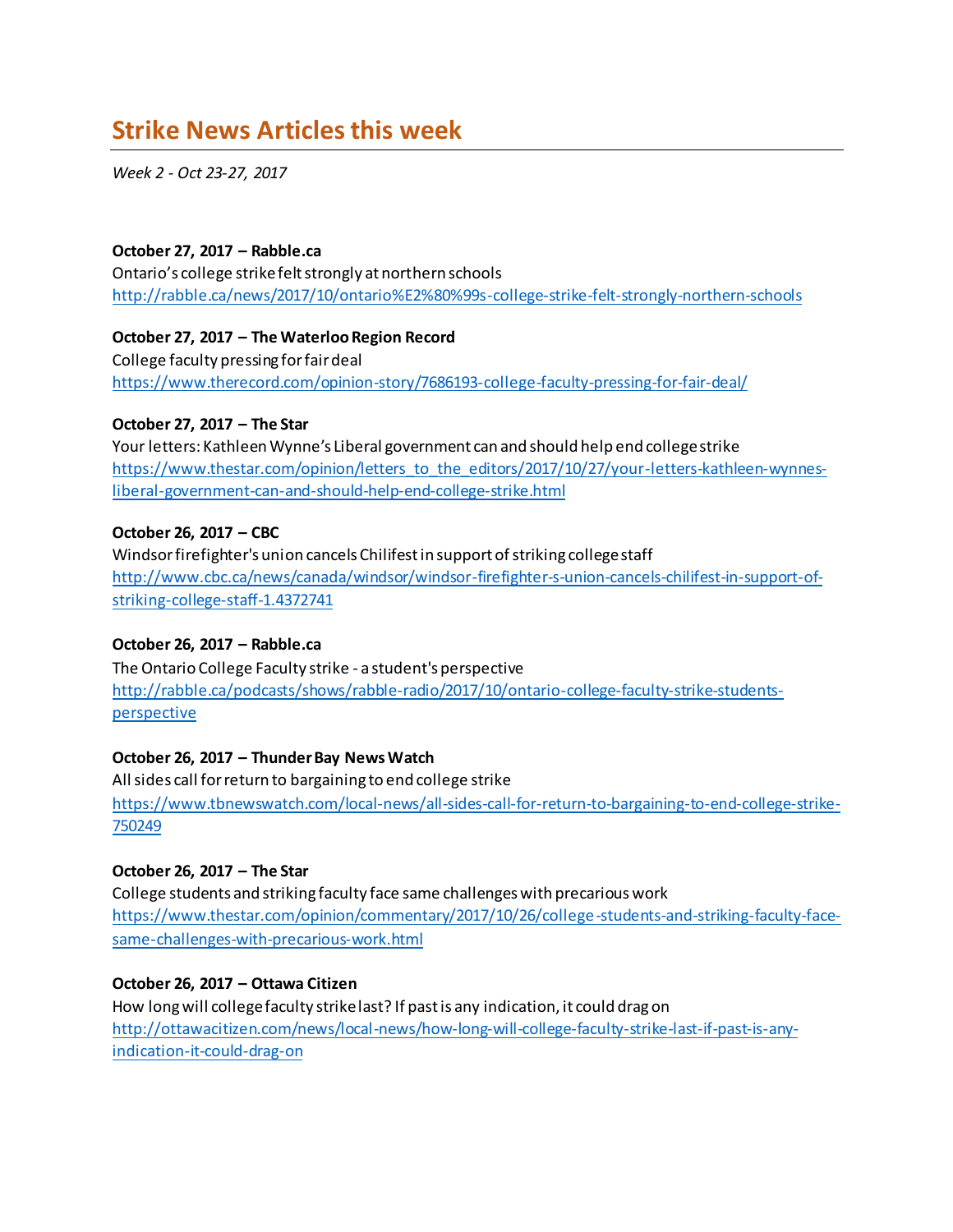#### **October 26, 2017 – Ottawa Citizen**

Battle for 'academic control' one of key issues in Ontario college strike <http://ottawacitizen.com/news/local-news/battle-for-academic-control-ontario-colleges-strike>

#### **October 26, 2017 – Global News**

Ontario colleges strike: Local union rallies, calls on MPP Deb Matthews to intervene [https://globalnews.ca/news/3827487/ontario-colleges-strike-local-union-rallies-calls-on-mpp-deb](https://globalnews.ca/news/3827487/ontario-colleges-strike-local-union-rallies-calls-on-mpp-deb-matthews-to-intervene/)[matthews-to-intervene/](https://globalnews.ca/news/3827487/ontario-colleges-strike-local-union-rallies-calls-on-mpp-deb-matthews-to-intervene/)

#### **October 26, 2017 – Global News**

Ontario colleges strike: student leaders head to Queen's Park, union rallies in London [https://globalnews.ca/news/3826177/ontario-colleges-strike-student-leaders-head-to-queens-park](https://globalnews.ca/news/3826177/ontario-colleges-strike-student-leaders-head-to-queens-park-union-rallies-in-london/)[union-rallies-in-london/](https://globalnews.ca/news/3826177/ontario-colleges-strike-student-leaders-head-to-queens-park-union-rallies-in-london/)

# **October 26, 2017 – Hamilton Spectator**

Minister 'very troubled' by lack of talks between colleges, union [https://www.thespec.com/news-story/7684690-minister-very-troubled-by-lack-of-talks-between](https://www.thespec.com/news-story/7684690-minister-very-troubled-by-lack-of-talks-between-colleges-union/)[colleges-union/](https://www.thespec.com/news-story/7684690-minister-very-troubled-by-lack-of-talks-between-colleges-union/)

# **October 25, 2017 – CTV**

College strike talks reaches stalemate <http://toronto.ctvnews.ca/video?clipId=1241865>

# **October 25, 2017 – National Post**

Striking college faculty ask province to pressure administrators to return to table [http://nationalpost.com/pmn/news-pmn/canada-news-pmn/striking-college-faculty-rally-outside](http://nationalpost.com/pmn/news-pmn/canada-news-pmn/striking-college-faculty-rally-outside-government-offices-in-toronto)[government-offices-in-toronto](http://nationalpost.com/pmn/news-pmn/canada-news-pmn/striking-college-faculty-rally-outside-government-offices-in-toronto)

# **October 25, 2017 – Hamilton Spectator**

Striking college faculty ask province to pressure administrators to return to table [https://www.thespec.com/news-story/7684436-striking-college-faculty-ask-province-to-pressure](https://www.thespec.com/news-story/7684436-striking-college-faculty-ask-province-to-pressure-administrators-to-return-to-table/)[administrators-to-return-to-table/](https://www.thespec.com/news-story/7684436-striking-college-faculty-ask-province-to-pressure-administrators-to-return-to-table/)

# **October 25, 2017 – CityNews**

Striking college faculty ask province to pressure administrators to return to table [http://toronto.citynews.ca/2017/10/25/striking-college-faculty-ask-province-pressure-administrators](http://toronto.citynews.ca/2017/10/25/striking-college-faculty-ask-province-pressure-administrators-return-table/)[return-table/](http://toronto.citynews.ca/2017/10/25/striking-college-faculty-ask-province-pressure-administrators-return-table/)

#### **October 25, 2017 – CP24**

Toronto rally held amidst faculty strike <http://www.cp24.com/video?clipId=1241778&binId=1.1127680&playlistPageNum=1>

# **October 25, 2017 – Toronto Sun**

Striking Ontario colleges faculty urge province to act <http://torontosun.com/news/local-news/striking-ontario-colleges-faculty-rally-in-toronto>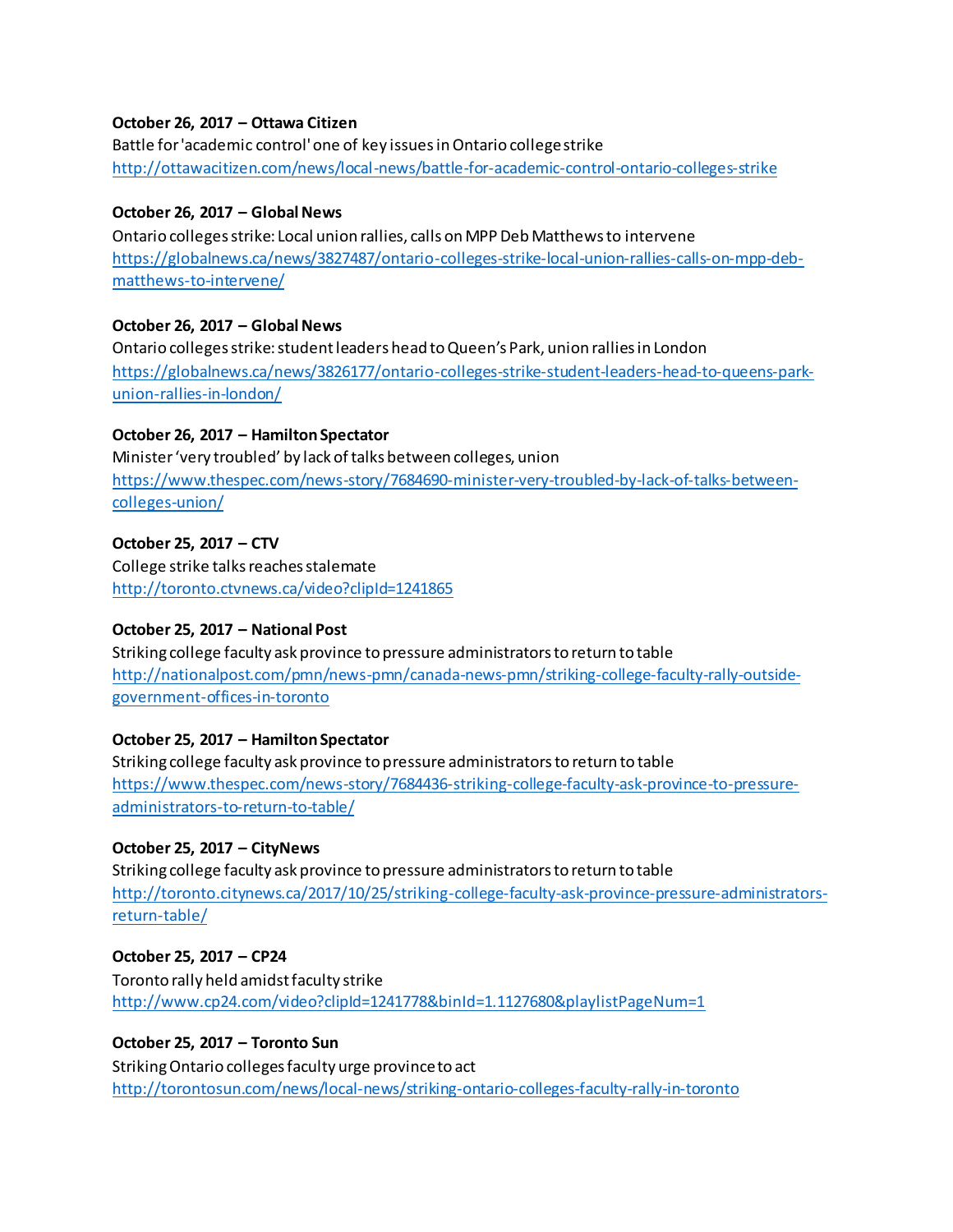# **October 25, 2017 – CBC**

'We're ready to talk ... let's go!': College faculty rally on Day 10 of strike <http://www.cbc.ca/news/canada/toronto/college-strike-rally-queens-park-1.4370828>

#### **October 25, 2017 – Globe and Mail**

Ontario college students join striking faculty at Toronto rally [https://beta.theglobeandmail.com/canada/ontario-college-students-join-striking-faculty](https://beta.theglobeandmail.com/canada/ontario-college-students-join-striking-faculty-at/videoe9f4511e-ea44-429c-8405-3d0df97e7f92/)[at/videoe9f4511e-ea44-429c-8405-3d0df97e7f92/](https://beta.theglobeandmail.com/canada/ontario-college-students-join-striking-faculty-at/videoe9f4511e-ea44-429c-8405-3d0df97e7f92/)

# **October 25, 2017 – TVO**

Why I am On Strike <http://tvo.org/article/current-affairs/the-next-ontario/why-i-am-on-strike>

# **October 25, 2017 – National Post**

Striking college faculty rally outside government offices in Toronto [http://nationalpost.com/pmn/news-pmn/canada-news-pmn/striking-college-faculty-rally-outside](http://nationalpost.com/pmn/news-pmn/canada-news-pmn/striking-college-faculty-rally-outside-government-offices-in-toronto)[government-offices-in-toronto](http://nationalpost.com/pmn/news-pmn/canada-news-pmn/striking-college-faculty-rally-outside-government-offices-in-toronto)

# **October 25, 2017 – Toronto Sun**

Striking Ontario colleges faculty rally in Toronto <http://torontosun.com/news/local-news/striking-ontario-colleges-faculty-rally-in-toronto>

# **October 25, 2017 - CTV News**

Ont. college teachers rally outside Ministry of Advanced Education as strike continues [http://toronto.ctvnews.ca/ont-college-teachers-rally-outside-ministry-of-advanced-education-as-strike](http://toronto.ctvnews.ca/ont-college-teachers-rally-outside-ministry-of-advanced-education-as-strike-continues-1.3647867)[continues-1.3647867](http://toronto.ctvnews.ca/ont-college-teachers-rally-outside-ministry-of-advanced-education-as-strike-continues-1.3647867)

# **October 25, 2017 – CP24**

Striking Ontario college faculty hold rally outside ministry of advanced education [http://www.cp24.com/news/striking-ontario-college-faculty-hold-rally-outside-ministry-of-advanced](http://www.cp24.com/news/striking-ontario-college-faculty-hold-rally-outside-ministry-of-advanced-education-1.3647821)[education-1.3647821](http://www.cp24.com/news/striking-ontario-college-faculty-hold-rally-outside-ministry-of-advanced-education-1.3647821)

**October 25, 2017 – Global News** Striking college faculty hold rally in Toronto calling on province to take action <https://globalnews.ca/news/3823635/striking-college-faculty-to-hold-rally-in-downtown-toronto/>

**October 25, 2017 – Daily Hive**  Opinion: The Ontario college strike is a lesson not worth learning <http://dailyhive.com/toronto/opinion-ontario-college-strike-2017#.WfHdfpCTSe8.email>

**October 25, 2017 – CHCH** Ontario College Strike <http://www.chch.com/ontario-college-strike/>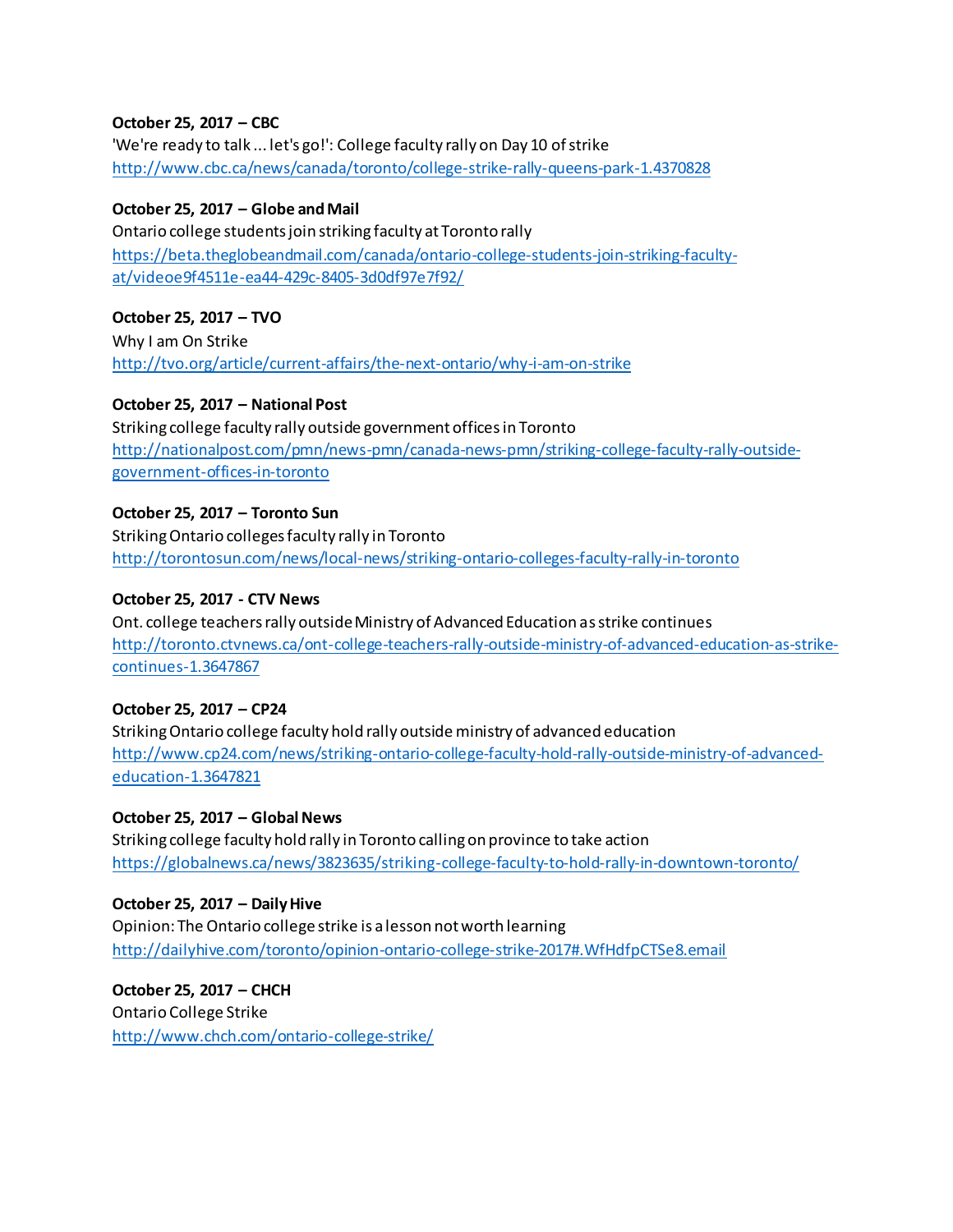#### **October 25, 2017 – BlogTO**

Students want to be reimbursed for Ontario college strike <http://www.blogto.com/city/2017/10/students-want-reimbursed-ontario-college-strike/>

**No Date October, 2017 – CTV Ottawa** Potential strike at uOttawa <http://www.ctvnews.ca/video?clipId=1238930>

**October 23, 2017 - behindthenumbers.ca** *(Very supportive)* Pushing back against campus precarity <http://behindthenumbers.ca/2017/10/23/pushing-back-against-campus-precarity/>

**October 23, 2017 - CBC News**  College strike halts courses for students without high school diplomas [http://www.cbc.ca/news/canada/ottawa/college-strike-algonquin-college-high-school-course-](http://www.cbc.ca/news/canada/ottawa/college-strike-algonquin-college-high-school-course-1.4366956)[1.4366956](http://www.cbc.ca/news/canada/ottawa/college-strike-algonquin-college-high-school-course-1.4366956)

**October 23, 2017 – Global News** Ontario colleges' strike enters second week <https://globalnews.ca/news/3818958/ontario-colleges-strike-enters-second-week/>

#### **October 22, 2017 - Globe and Mail**

International students won't face immigration penalties over strike at Ontario colleges: officials [https://beta.theglobeandmail.com/news/national/international-students-wont-face-immigration](https://beta.theglobeandmail.com/news/national/international-students-wont-face-immigration-penalties-over-strike-at-ontario-colleges-officials/article36681693/)[penalties-over-strike-at-ontario-colleges-officials/article36681693/](https://beta.theglobeandmail.com/news/national/international-students-wont-face-immigration-penalties-over-strike-at-ontario-colleges-officials/article36681693/)

#### **October 22, 2017 - Mississauga.com**

International students stressed by college strike <https://www.mississauga.com/news-story/7677380-international-students-stressed-by-college-strike/>

#### **October 22, 2017 - CBC News**

Ontario college strike spotlights 'new norm' of precarious labour in academia <http://www.cbc.ca/news/canada/ontario-college-strike-academia-1.4364735>

**October 22, 2017 - Hamilton Spectator** *(Very supportive)*

Precarious work at Ontario colleges and universities [https://www.thespec.com/opinion-story/7677566-precarious-work-at-ontario-colleges-and](https://www.thespec.com/opinion-story/7677566-precarious-work-at-ontario-colleges-and-universities/)[universities/](https://www.thespec.com/opinion-story/7677566-precarious-work-at-ontario-colleges-and-universities/)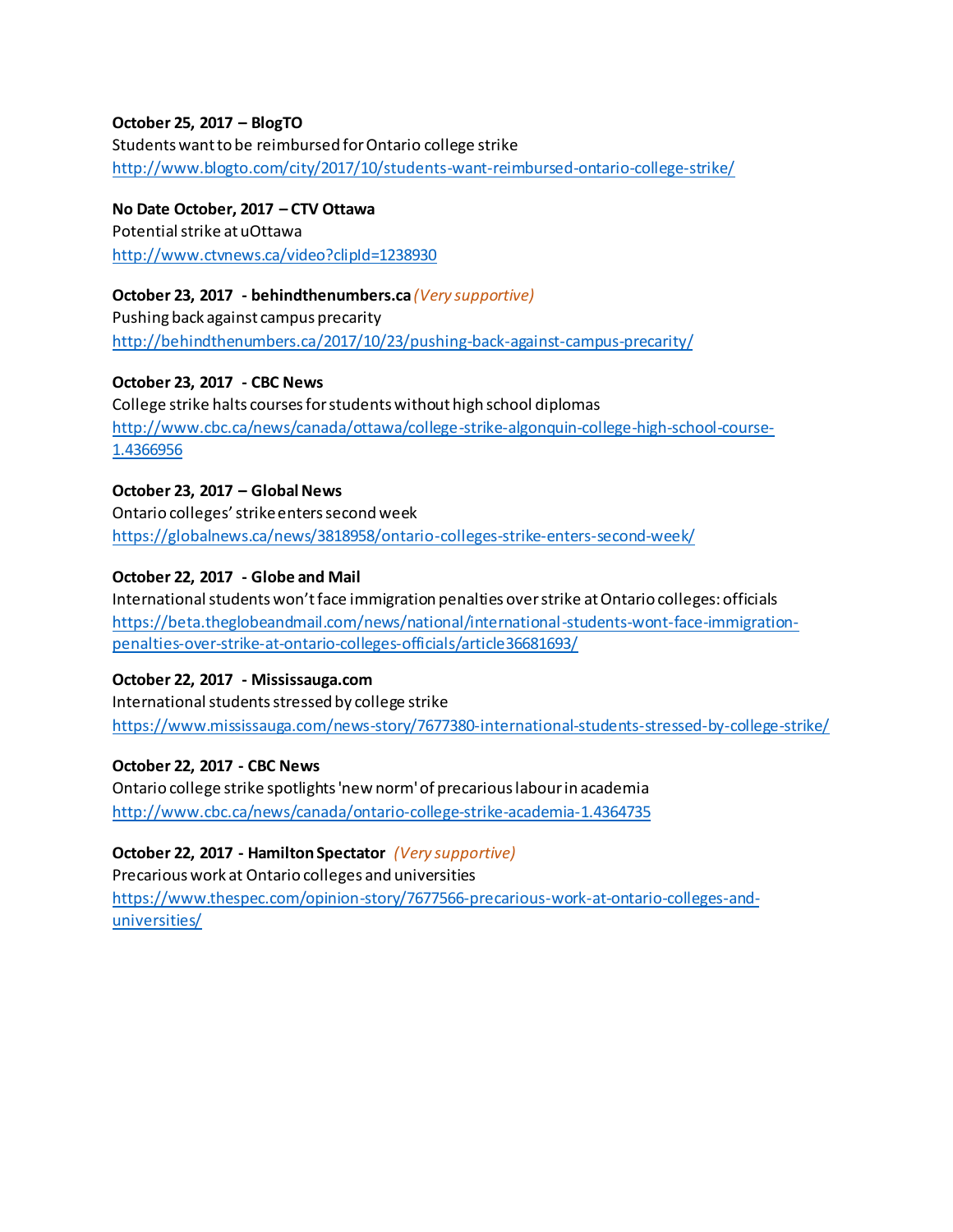# **Colleagues at Laurentian, University of Ontario Institute of Technology, University of Ottawa all voted for a strike mandate in 2017…**

#### **October 6, 2017 – Global News**

Faculty strike at Laurentian University ends after tentative deal reached [https://globalnews.ca/news/3789026/faculty-strike-at-laurentian-university-ends-after-tentative-deal](https://globalnews.ca/news/3789026/faculty-strike-at-laurentian-university-ends-after-tentative-deal-reached/)[reached/](https://globalnews.ca/news/3789026/faculty-strike-at-laurentian-university-ends-after-tentative-deal-reached/)

**September 28, 2017 – CBC**  Laurentian University classes cancelled for professor strike <http://www.cbc.ca/news/canada/sudbury/laurentian-university-faculty-strike-1.4310973>

**September 28, 2017 – National Post**  Faculty launches strike at Laurentian University after talks hit impasse [http://nationalpost.com/pmn/news-pmn/canada-news-pmn/faculty-launches-strike-at-laurentian](http://nationalpost.com/pmn/news-pmn/canada-news-pmn/faculty-launches-strike-at-laurentian-university-after-talks-hit-impasse)[university-after-talks-hit-impasse](http://nationalpost.com/pmn/news-pmn/canada-news-pmn/faculty-launches-strike-at-laurentian-university-after-talks-hit-impasse)

**September 27, 2017 – Oshawa Express**  UOIT Faculty Association petitions heavy workload <http://oshawaexpress.ca/uoit-faculty-association-petitions-heavy-workload/>

**No Date October, 2017 – CTV Ottawa** Potential strike at uOttawa <http://www.ctvnews.ca/video?clipId=1238930>

# **October 22, 2017 – 1310 News**

Part Time U Ottawa Professors vote to strike <http://www.1310news.com/2017/10/22/part-time-u-ottawa-professors-vote-strike/>

**October 23, 2017 – Student Life Network Blog**  Will Ontario University Professors be Next to Strike? <http://blog.studentlifenetwork.com/2017/10/23/ontario-university-professors-next-strike/>

# **Remember in 2015 when University of Toronto, York University and Nipissing University went on Strike?**

Why U of T, York strikes are more than labour disputes [https://beta.theglobeandmail.com/globe-debate/why-u-of-t-york-strikes-are-more-than-labour](https://beta.theglobeandmail.com/globe-debate/why-u-of-t-york-strikes-are-more-than-labour-disputes/article23279298/)[disputes/article23279298/](https://beta.theglobeandmail.com/globe-debate/why-u-of-t-york-strikes-are-more-than-labour-disputes/article23279298/)

Nipissing Full-Time Faculty on Strike <https://www.baytoday.ca/local-news/nipissing-full-time-faculty-on-strike-72202>